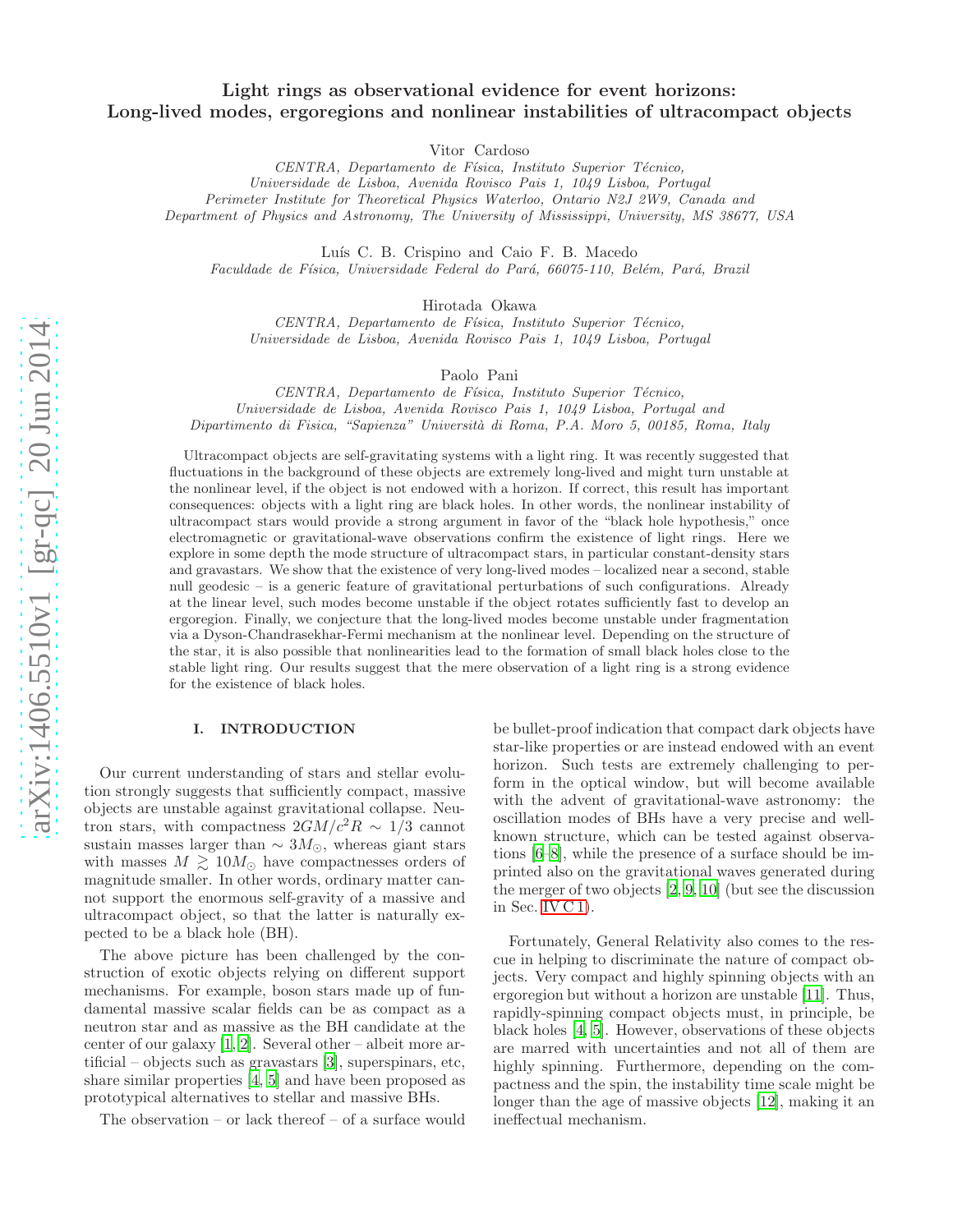Very recently, a new mechanism was put forward that excludes any ultracompact star configuration on the grounds that such object would be nonlinearly unstable [\[13\]](#page-8-11). If correct, this mechanism would close the "BH paradigm" project: within General Relativity, the observation of an ultracompact object would be an observation of a BH $<sup>1</sup>$  $<sup>1</sup>$  $<sup>1</sup>$ . The relevance of such corollary calls for</sup> a detailed analysis of the decay of linear perturbations in the spacetime of ultracompact configurations, and of the nonlinear evolution of such objects. Here, we wish to take a first step in this direction by studying linear perturbations.

We show that linear perturbations of *any* ultracompact star do become arbitrarily long-lived in the eikonal regime, and correspond to fluctuations trapped between the outer, unstable light ring and the origin. Such modes are peaked at the location of a stable light ring, whose existence is a peculiar property of these ultracompact objects. Already at the linear level, these long-lived modes turn unstable against the ergoregion instability [\[11](#page-8-9)] when a small amount of rotation is added to the star. Furthermore, at the nonlinear level, we provide evidence that the outer layers of the star may fragment and subsequently fallback on the star's core, making it dynamically resemble a "boiling object". Consequent emission of gravitational radiation will cause mass loss and a decrease in compactness, leading to stable stars without light rings. Depending on the star structure, fragmentation could even be due to BH formation, in which case the end-state is a BH.

### II. ULTRACOMPACT OBJECTS

We define an ultracompact object as one possessing a light ring (in addition, we will be working mostly with horizonless objects). We focus here on static, spherically symmetric spacetimes described by (henceforth we use geometrical units  $G = c = 1$ 

<span id="page-1-3"></span>
$$
ds^{2} = -f(r)dt^{2} + B(r)dr^{2} + r^{2}d\Omega_{2}^{2}.
$$
 (1)

If we use coordinates where the spacetime is manifestly asymptotically flat, then  $f(r)$ ,  $B(r) \rightarrow 1$  at large distances. Moreover, the requirement that the spacetime be locally flat and regular implies that  $f(r)$  and  $B(r)$  be finite at the origin  $r = 0$  for any horizonless object.

The radial equation for null geodesics in this geometry reads [\[14\]](#page-8-12)

$$
B(r)f(r)\dot{r}^2 = E^2 - V_{\text{geo}} \equiv E^2 - L^2 \frac{f(r)}{r^2},\qquad(2)
$$

where  $V_{\text{geo}}$  is the geodesic potential<sup>[2](#page-1-1)</sup> and E and L are the conserved specific energy and angular momentum of the geodesic. The existence of one (unstable) light ring for ultracompact objects – at roughly  $r_{LR}$  ~ 3M for spherically symmetric configurations – means that  $V_{\text{geo}}$  has a local maximum at that point. Because  $V_{\text{geo}}$  diverges and is positive at the origin for ultracompact stars, this also implies the existence of a local minimum and therefore of a second – stable – light ring, typically within the star.

The existence of a stable light ring is thus an unavoidable feature of any ultracompact star and has dramatic consequences for the dynamics of the latter. Indeed, a stable light ring suggests that some modes can become very long-lived [\[14](#page-8-12)[–17\]](#page-8-13). When this happens, nonlinear effects can become important and destabilize the system. In a nutshell, this was the argument recently put forward to suggest that ultracompact configurations might be nonlinearly unstable  $[13]$  $[13]$  $[13]$ <sup>3</sup>.

In the following we will test some of these consequences by computing the modes of ultracompact configurations and the time evolution of wavepackets in the vicinities of such objects. We consider two different ultracompact objects – constant density stars and "gravastars" – briefly described below. Our results apply also to ultracompact boson stars, which have been recently built in Ref. [\[2\]](#page-8-1), or to any other ultracompact object, as will become apparent from the technical details we present.

#### A. Constant-density stars

Constant-density stars are excellent idealized models to explore the properties of ultracompact objects. Because of the simplicity of the model, the metric is known analytically in the entire space. Outside the star, the spacetime is described by the Schwarzschild metric. Inside the star, the metric coefficients are given by [\[19\]](#page-9-0)

$$
f(r) = \frac{1}{4R^3} \left( \sqrt{R^3 - 2Mr^2} - 3R\sqrt{R - 2M} \right)^2, \quad (3)
$$

$$
B(r) = \left(1 - \frac{2Mr^2}{R^3}\right)^{-1},\tag{4}
$$

where  $R$  is the radius of the star. The pressure is given by

$$
p(r) = \rho_c \frac{\sqrt{3 - 8\pi R^2 \rho_c} - \sqrt{3 - 8\pi r^2 \rho_c}}{\sqrt{3 - 8\pi r^2 \rho_c} - 3\sqrt{3 - 8\pi R^2 \rho_c}},
$$
(5)

where  $\rho_c = 3M/(4\pi R^3)$  is the density of the uniform star.

<span id="page-1-0"></span><sup>1</sup> We are assuming that the instability time scale is short enough to dominate the dynamical evolution of the compact object, see below for a discussion.

<span id="page-1-1"></span><sup>2</sup> To simplify the comparison with the effective potential for wave propagation, here we defined the geodesic potential  $V_{\text{geo}} =$  $E^2 - B(r)f(r)V_r$ , where  $V_r$  is the effective potential adopted in Eq. (29) of Ref. [\[14\]](#page-8-12).

<span id="page-1-2"></span><sup>3</sup> Similar arguments have also been recently used to suggest that the superradiant instability could lead to turbulent states [\[18\]](#page-8-14).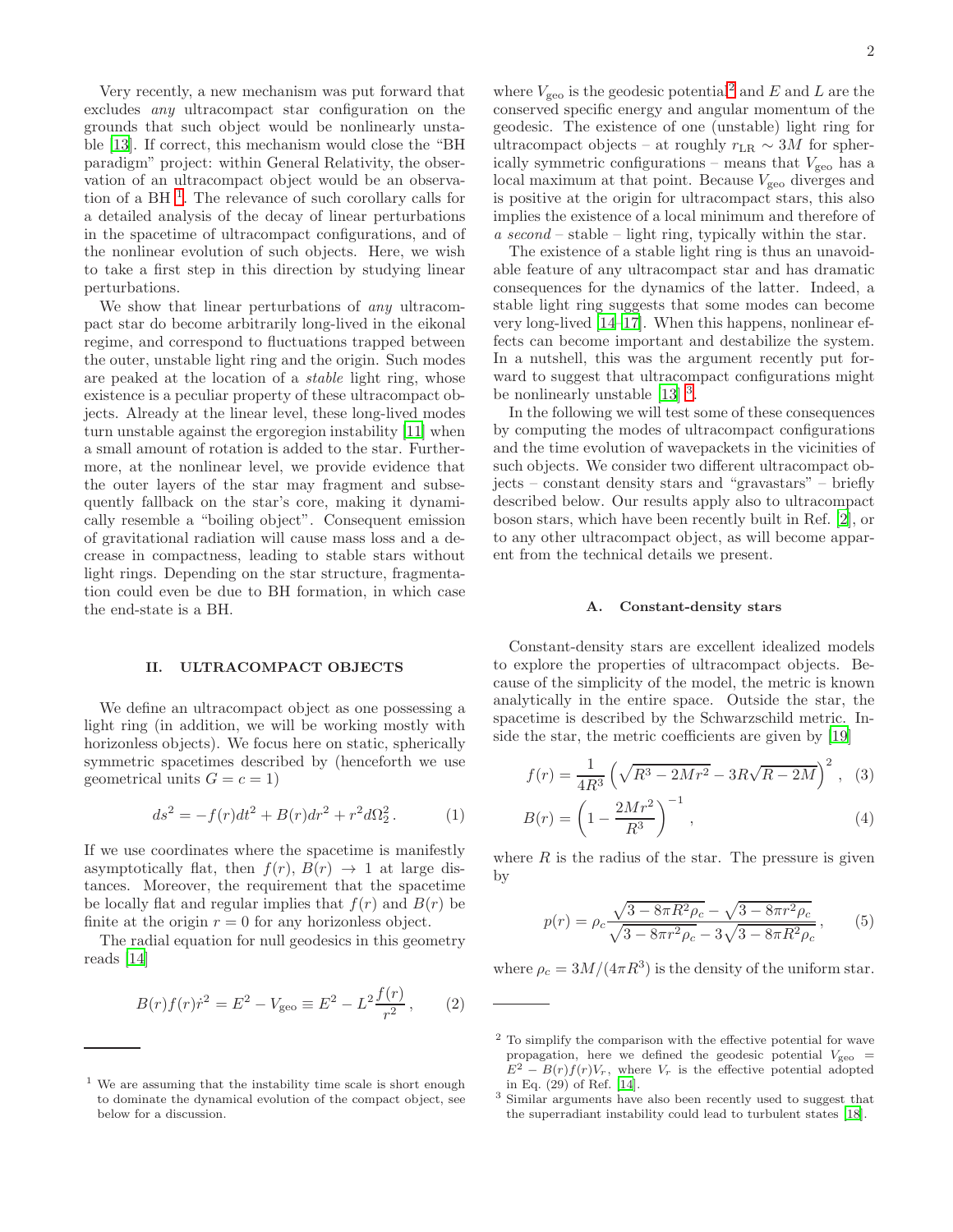#### B. Thin-shell gravastars

"Gravitational condensate stars", or gravastars, have been devised to mimic BHs [\[3\]](#page-8-2). In these models, the spacetime is assumed to undergo a quantum phase transition in the vicinity of the would-be BH horizon. The latter is effectively replaced by a transition layer and the BH interior by a segment of de Sitter space [\[20\]](#page-9-1). The effective negative pressure of the de Sitter interior contributes to sustain the self-gravity of the object for any compactness. In the static case these models have been shown to be thermodynamically [\[3\]](#page-8-2) and dynamically [\[10](#page-8-8), [21](#page-9-2), [22](#page-9-3)] stable for reasonable equations of state.

Here we focus on the simplest static thin-shell gravastar model, whose exterior metric for  $r > R$  is identical to Schwarzschild whereas the interior,  $r < R$ , is described by a de Sitter metric,

$$
f(r) = B(r)^{-1} = 1 - \frac{2M}{R} \frac{r^2}{R^2},
$$
 (6)

where  $M$  is the gravastar mass measured by an observer at infinity and the effective cosmological constant of the de Sitter region is  $\Lambda = 6M/R^3$ . The junction conditions at  $r = R$  surface have already been partially chosen by requiring the induced metric to be continuous across the shell (cf. Ref. [\[10\]](#page-8-8) for details). Israel's junction conditions [\[23\]](#page-9-4) then relate the discontinuities in the metric coefficients to the surface energy  $\Sigma$  and surface tension  $\Theta$  of the shell as [\[21](#page-9-2)]

$$
\left\[ [B^{-1/2}] \right] = -4\pi R \Sigma, \quad \left[ \left[ \frac{f'B^{-1/2}}{f} \right] \right] = 8\pi (\Sigma - 2\Theta). \tag{7}
$$

where the symbol " $[[...]$ " denotes the "jump" in a given quantity across the spherical shell. In the simplest model considered here, the coefficient  $B$  is continuous across the shell, and therefore  $\Sigma = 0$ , whereas the surface tension is nonzero.

# III. PERTURBATIONS OF ULTRACOMPACT OBJECTS

Various classes of perturbations of the metric [\(1\)](#page-1-3) are described by a master equation

$$
\left[\frac{\partial^2}{\partial t^2} - \frac{\partial^2}{\partial r_*^2} + V_{sl}(r)\right] \Psi(r, t) = 0, \qquad (8)
$$

where  $\frac{\partial^2}{\partial x^2}$  $\frac{\partial^2}{\partial r_*^2} = \frac{f}{B} \frac{\partial^2}{\partial r^2} + \frac{f}{2B} (\frac{f'}{f} - \frac{B'}{B}) \frac{\partial}{\partial r}$  and

<span id="page-2-0"></span>
$$
V_{sl}(r) = f \left[ \frac{l(l+1)}{r^2} + \frac{1-s^2}{2rB} \left( \frac{f'}{f} - \frac{B'}{B} \right) + 8\pi (p_{\text{rad}} - \rho) \delta_{s2} \right],
$$
 (9)

where the prime denotes derivative with respect to the coordinate r, which is related to the tortoise coordinate  $r_*$  through  $dr/dr_* = \sqrt{f/B}$ . In the potential [\(9\)](#page-2-0)

 $l \geq s$ ,  $s = 0, 1$  for test Klein-Gordon and Maxwell fields, respectively, whereas  $s = 2$  for axial perturbations of a (generically anisotropic) fluid in General Relativity (where  $p_{\text{rad}} = T_r^r$  and  $\rho = -T_t^t$  are the radial pressure and the energy density of the fluid, respectively). In the latter case, using the field equations, the potential above reduces to

<span id="page-2-1"></span>
$$
V_{2l}(r) = f\left[\frac{l(l+1)}{r^2} - \frac{6m(r)}{r^3} - 4\pi(p_{\text{rad}} - \rho)\right], (10)
$$

where  $m(r)$  is defined through  $B(r) = (1 - 2m(r)/r)^{-1}$ . Clearly, assuming a time dependence  $\Psi(r, t)$  $\Psi(r)e^{-i\omega t}$ , the radial function  $\Psi$  satisfies a Schrodingerlike equation,  $d^2\Psi/dr_*^2 + [\omega^2 - V_{sl}(r)]\Psi = 0.$ 

For a thin-shell gravastar, the gravitational perturbations in the interior of the star are described by the potential [\(10\)](#page-2-1), with  $-p_{rad} = \rho = \Lambda/(8\pi)$  and  $m(r) = M(r/R)^3$ . In this case the Schroedinger-like problem in the interior simplifies considerably and can be solved analytically in terms of hypergeometric functions  $F[a, b, c; z]$  [\[10\]](#page-8-8)

<span id="page-2-2"></span>
$$
\Psi(r) = r^{l+1} (1 - C(r/2M)^2)^i \frac{M\omega}{\sqrt{C}}
$$
\n
$$
F\left[\frac{l+2 + i\frac{2M\omega}{\sqrt{C}}}{2}, \frac{l+1 + i\frac{2M\omega}{\sqrt{C}}}{2}, l + \frac{3}{2}; \frac{Cr^2}{4M^2}\right],
$$
\n(11)

where  $C = (2M/R)^3$ . The master function above describes both gravitational axial and polar perturbations of the gravastar interior and has to be matched with the Regge-Wheeler or Zerilli function in the Schwarzschild exterior using suitable junction conditions [\[10\]](#page-8-8).

### IV. LONG-LIVED MODES OF ULTRACOMPACT OBJECTS

#### A. A WKB analysis

As previously discussed, ultracompact stars have two light rings. From a point of view of massless fields, which propagate as null particles in the eikonal regime, the light rings effectively confine the field and give rise to longlived modes. Before analyzing in some detail each of the specific geometries, let us perform a WKB analysis of these trapped modes.

The effective potential for wave propagation,  $V_{sl}(r)$ , shares many similarities with the geodesic potential  $V_{\rm geo}(r)$  to which it reduces in the eikonal limit [\[14\]](#page-8-12): it has a local maximum, diverges at the origin and is constant at infinity. Examples of the effective potential  $V_{sl}(r)$  are shown in Fig. [1,](#page-3-0) corresponding to  $l = 10$  gravitational axial perturbations of a uniform star with compactness  $M/R \sim 0.435$  (black solid curve) and of a thin-shell gravastar with compactness  $M/R \sim 0.476$  (dashed red curve), respectively.

Because the potential necessarily develops a local minimum, it is possible to show that in the eikonal limit  $(l \gg 1)$  the spectrum contains long-lived modes whose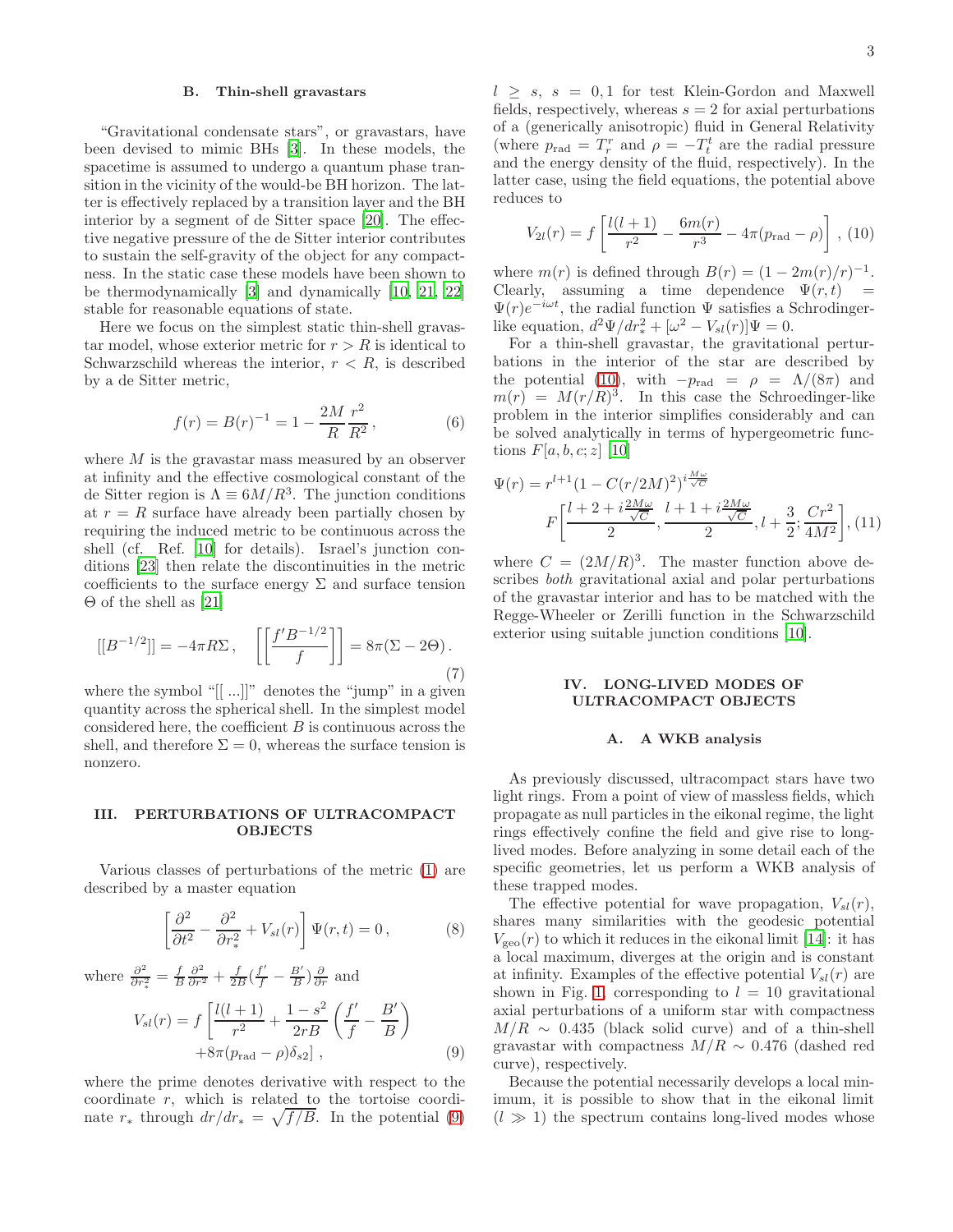

<span id="page-3-0"></span>FIG. 1. Examples of the potential governing linear perturbations of a static ultracompact star. The black solid line and the red dashed line correspond to  $l = 10$  gravitational axial perturbations of a uniform star with  $R = 2.3M$  and of a gravastar with  $R = 2.1M$ , respectively.

damping time grows exponentially with l. In order to do so, we follow closely the analysis by Festuccia and Liu  $[24, 25]$  $[24, 25]$ <sup>[4](#page-3-1)</sup>.

In the eikonal limit the potential can be approximated as  $V_{sl}(r) \sim l^2 f/r^2$ . Let us define  $r_a$ ,  $r_b$  and  $r_c$  to be the three real turning points of  $\omega_R^2 - V_{sl}(r) = 0$  as shown in Fig. [1](#page-3-0) for the black solid curve. When such turning points exist, the real part of the frequency of a class of long-lived modes in four spacetime dimensions is given by the WKB condition (see also Ref. [\[26\]](#page-9-7))

<span id="page-3-2"></span>
$$
\int_{r_a}^{r_b} \frac{dr}{\sqrt{f/B}} \sqrt{\omega_R^2 - V_{sl}(r)} = \pi (n + 1/2), \qquad (12)
$$

where  $n$  is a positive integer and we have used the fact that  $dr_* = dr / \sqrt{f/B}$ . The imaginary part of the frequency  $\omega_I$  of these modes is given by

<span id="page-3-3"></span>
$$
\omega_I = -\frac{1}{8\omega_R\gamma}e^{-\Gamma},\qquad(13)
$$



<span id="page-3-4"></span>FIG. 2. Real and imaginary parts of the long-lived modes of a uniform star for different compactness (left panels) and for a gravastar with  $R = 2.2M$  (right panels). Solid lines are the WKB results, whereas markers show the numerical points (when available) obtained using direct integration or continued fractions. For uniform stars we show gravitational axial modes, whereas for gravastar we show both axial modes (red circles) and gravitational polar modes with  $v_s = 0.1$  (green squares), where  $v<sub>s</sub>$  is related to the speed of sound on the shell [\[10](#page-8-8)]. Note that the modes of a static gravastar become isospectral in the high-compactness regime [\[10](#page-8-8)].

where

$$
\Gamma = 2 \int_{r_b}^{r_c} \frac{dr}{\sqrt{f/B}} \sqrt{V_{sl}(r) - \omega_R^2}, \qquad (14)
$$

$$
\gamma = \int_{r_a}^{r_b} \frac{dr}{\sqrt{f/B}} \frac{\cos^2 \chi(r)}{\sqrt{\omega_R^2 - V_{sl}(r)}},\qquad(15)
$$

$$
\chi(r) = -\frac{\pi}{4} + \int_{r_a}^{r} \frac{dr}{\sqrt{f/B}} \sqrt{\omega_R^2 - V_{sl}(r)}.
$$
 (16)

By expanding Eqs. [\(12\)](#page-3-2) and [\(13\)](#page-3-3), one can show that, to leading order in the eikonal limit, the mode frequency reads

<span id="page-3-5"></span>
$$
\omega \sim a l - i b e^{-cl} \qquad l \gg 1, \tag{17}
$$

where  $a, b$  and  $c$  are positive constants. By expanding Eq. [\(12\)](#page-3-2) near the minimum of the potential displayed in Fig. [1,](#page-3-0) it is possible to show that

$$
a \sim \Omega_{LR2} \equiv \frac{\sqrt{f(r_{LR2})}}{r_{LR2}},\tag{18}
$$

where  $\Omega_{LR2}$  is the angular velocity of the *stable* null geodesic at the light-ring location  $r = r_{LR2}$ . For constant-density stars this orbital frequency reads

$$
\Omega_{LR2} = \frac{2\sqrt{M(R - 9M/4)}}{R^2},\tag{19}
$$

<span id="page-3-1"></span><sup>4</sup> These authors study the Schwarzschild-anti-de Sitter geometry, for which  $V_{sl}(r)$  shares many of the properties above: it diverges at the boundaries, vanishes near the horizon and always displays a maximum at the unstable light ring.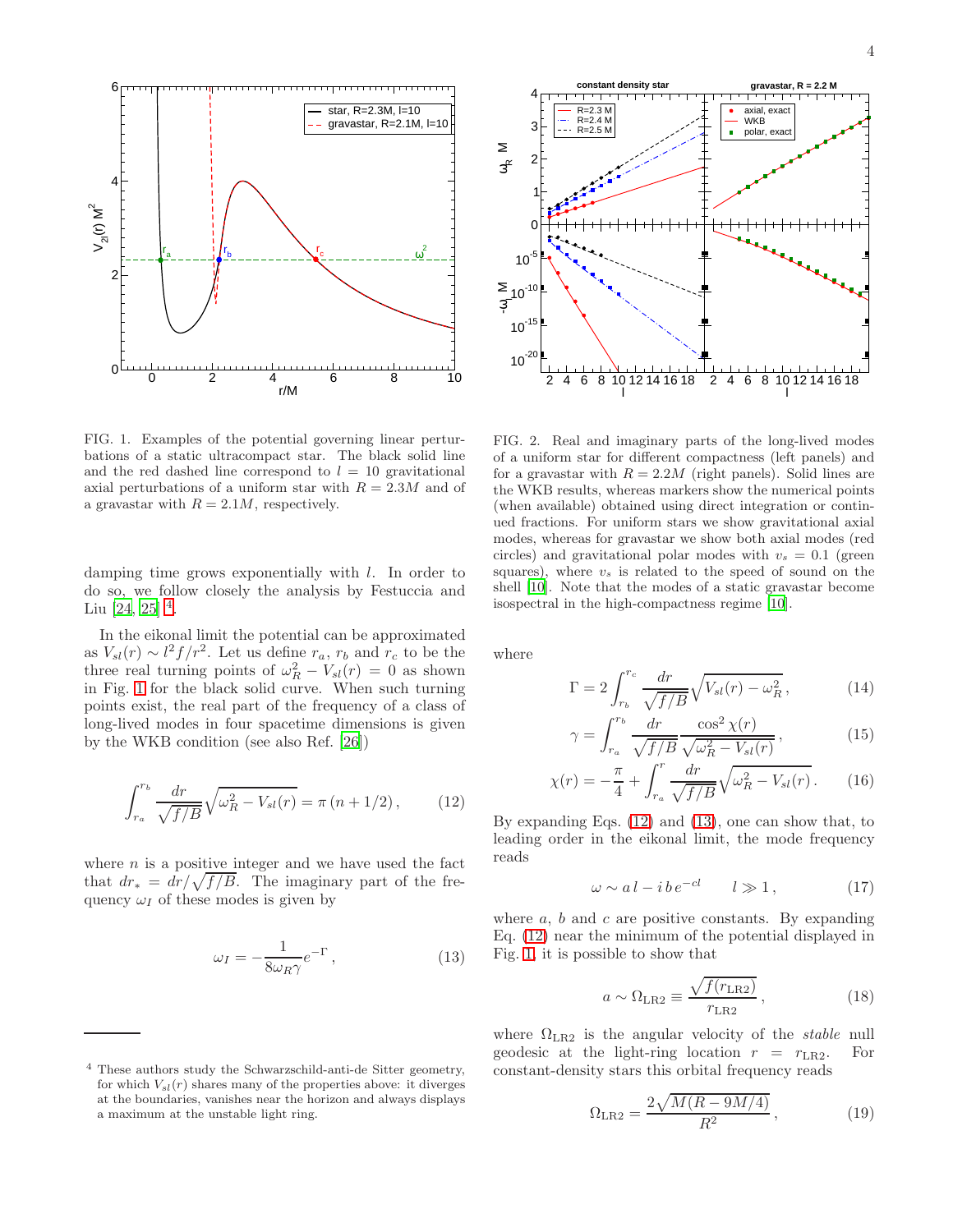and is vanishing in the Buchdahl limit  $R \to 9M/4$ . For gravastars

$$
\Omega_{LR2} = \frac{\sqrt{R - 2M}}{R^{3/2}},\tag{20}
$$

and is vanishing at the Schwarzschild limit  $R \to 2M$ .

# B. Numerical results: the spectrum of linear perturbations

A numerical computation of the quasinormal mode (QNM) frequencies [\[7\]](#page-8-15) shows that long-lived modes are indeed part of the spectrum, as indicated by the WKB analysis. In Fig. [2](#page-3-4) we present some of these modes for constant-density ultracompact stars with  $R/M =$ 2.3, 2.4, 2.5 (left panels) and for a thin-shell gravastar with  $R = 2.2M$  (right panels). The exact numerical values obtained via direct integration and continued fractions (cf. e.g. Ref. [\[7\]](#page-8-15) for details) are denoted by markers and are compared against the WKB prediction (solid lines). These independent computations are in very good agreement, validating each other.

For uniform stars (left panels of Fig. [2\)](#page-3-4) we present the gravitational axial modes which are governed by the effective potential in Eq. [\(10\)](#page-2-1). The existence of trapped modes in ultracompact stars was discovered in Ref. [\[27](#page-9-8)] (see also [\[28](#page-9-9), [29\]](#page-9-10) and [\[30](#page-9-11)] for a review). Our analysis perfectly agrees with previous results and extends the latter in the case of large values of l.

For gravastars (right panels of Fig. [2\)](#page-3-4) we present both gravitational axial and gravitational polar perturbations. The latter depends on the equation of state of the thinshell through the parameter  $v_s^2 \equiv \partial \Sigma / \partial \Theta$ , which is related to the speed of sound on the shell. To compute the gravastar modes we matched the exact solution [\(11\)](#page-2-2) to the Regge-Wheeler or the Zerilli function in the Schwarzschild exterior for axial or polar modes, respectively, as discussed in detail in Ref. [\[10](#page-8-8)].

We note that the critical value of  $l$  for which the behavior  $(17)$  sets in depends strongly on the compactness: the larger the star radius (constrained to  $R/M \lesssim 3$ ) the larger the critical value of l. Nonetheless, the qualitative behavior is largely independent of the compactness, the nature of the modes and even the nature of the ultracompact object, as long as the latter is compact enough to support long-lived modes. In particular, our results show that trapped modes also exist in the polar sector of gravitational perturbations, which are coupled to the fluid perturbations [\[30\]](#page-9-11) and that dominate the linear response of the object to external sources.

In the top panel of Fig. [3](#page-4-1) we show a representative example of the eigenfunctions corresponding to the longlived modes of an ultracompact object. This plot refers to a uniform star with  $R = 2.3M$ , but different choices of the compactness and different models give similar results. The eigenfunctions are confined within the unstable light ring and within the star. Furthermore, they peak close to the location of the stable light ring and high-l eigenfunctions are more and more localized around  $r \sim r_{LR2}$ . It will be important in the following (cf. Sec. [VI\)](#page-6-0) to observe that the eigenfunctions spread over a distance  $R/l$  in the angular direction and  $\sim l^{-1/2}$  in the radial direction.



<span id="page-4-1"></span>FIG. 3. Top panel: gravitational axial eigenfunctions of an ultracompact star for  $l = 2$  and  $l = 10$ . The radius of the star,  $R = 2.3M$ , is marked by a vertical line. High-l modes correspond to eigenfunctions which are localized near the stable light ring. Middle and bottom panels: time evolution of a scalar Gaussian wavepacket with width  $\sigma = 4M$  centered at  $r_0 = 6M$  in the background of a constant-density star of radius  $R = 2.3M$  for  $l = 2$  and  $l = 10$ . The waveform extracted at  $r = 0$  (middle panel) and  $r = 40M$  (bottom panel). Note that the Schwarzschild ringdown phase lasts until  $t \sim 60M$ .

### C. Numerical results: time evolution of wavepackets

In the middle and bottom panels of Fig. [3](#page-4-1) we summarize the evolution of a Gaussian scalar wavepacket in the background of an ultracompact constant-density star. Initially the wavepacket is localized outside the star and has the form

$$
\dot{\Psi}(0,r) = \exp\left[-\frac{(r+2\log(r-R)-r_0)^2}{\sigma^2}\right].
$$
 (21)

where  $r_0$  and  $\sigma$  denote the initial position and the width of the packet. The overdot denotes time derivative.

# <span id="page-4-0"></span>*1. Imprints of the Schwarzschild BH geometry on ultracompact stars*

As shown in Fig. [3,](#page-4-1) the signal initially consists of a damped sinusoid, whose frequency and damping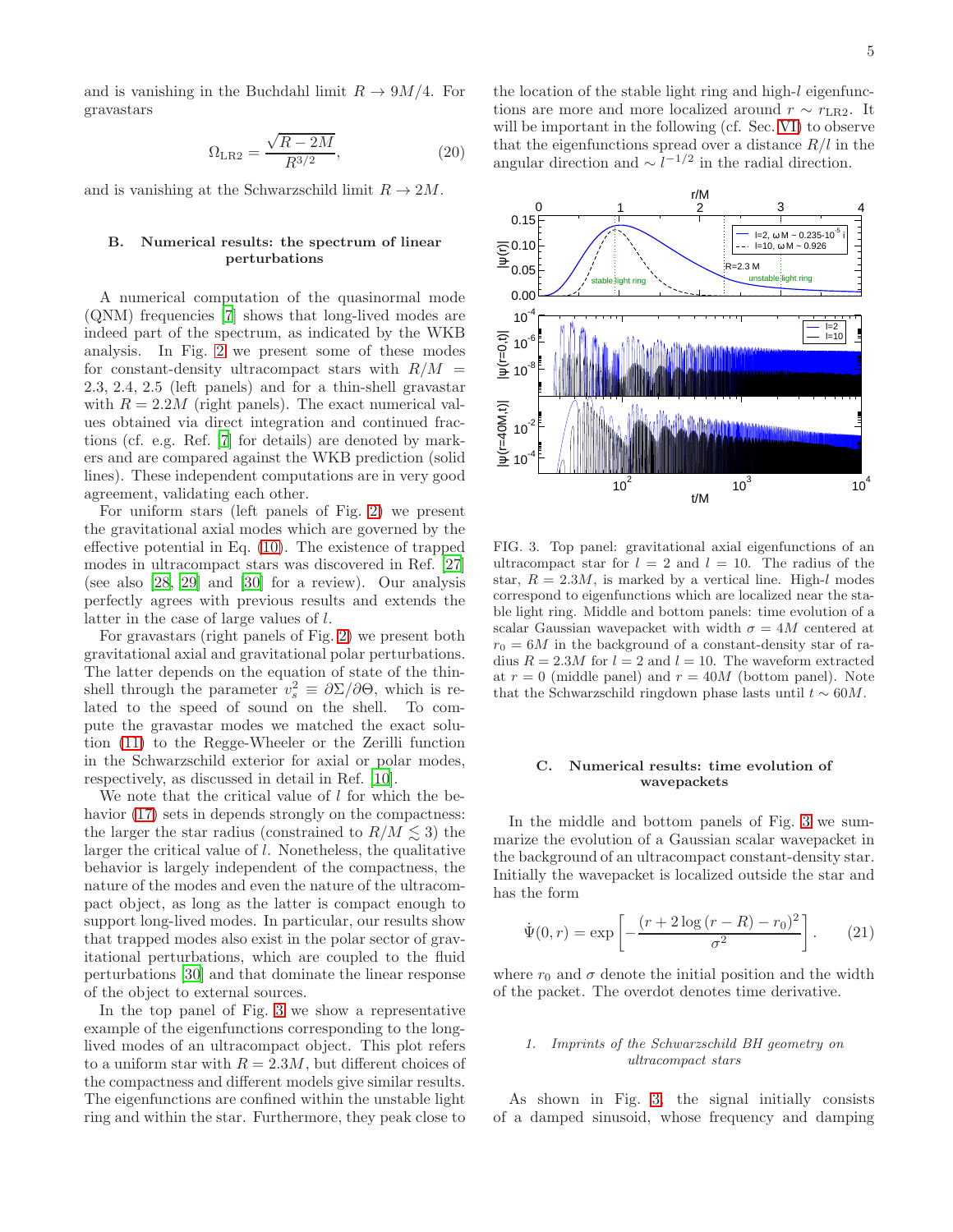time match closely the quasinormal frequencies of the Schwarzschild BH spacetime [\[6,](#page-8-5) [7](#page-8-15)]. Thus, although the QNMs of Schwarzschild BHs are not part of the spectrum of this ultracompact star, they are still excited at early times and are an important part of the response of this system. Such interesting "mode camouflage" phenomenon was observed earlier in the context of BHs surrounded by matter [\[16,](#page-8-16) [17\]](#page-8-13). In the present context, it also has a natural interpretation: the modes of BHs "live" on the external null circular geodesic [\[14\]](#page-8-12), which is also present for ultracompact stars. Accordingly, we expect the BH ringdown stage to dominate until other scales become important, in our case, after fluctuations cross the star.

This feature has two important consequences for gravitational-wave astronomy and for attempts at proving or ruling out the existence of BHs. Any spacetime which – close to the unstable null circular geodesic – resembles the Kerr geometry is expected to ringdown like a Kerr BH at early times. In other words, both dirty BHs and ultracompact stars will show a dominant ringdown stage which is indistinguishable from that of vacuum Kerr BHs. This was observed for dirty BHs in Ref. [\[16](#page-8-16), [17](#page-8-13)] and our results show that it holds even for ultracompact objects, which can be looked at as a deformed BH with no horizon. Thus, current gravitational-wave ringdown searches which assume the source is described by the Kerr geometry [\[31](#page-9-12), [32\]](#page-9-13) are most likely to perform well under any circumstances.

These results also have an impact on proposed methods to discriminate between BHs and other objects. These proposals typically hinge on the no-hair theorem and the characteristic oscillation modes of these objects [\[8\]](#page-8-6). The argument is that different objects have different oscillation modes, and the modes of BHs are known very accurately; thus, the measurement of these modes can be used to infer which object is oscillating. While the reasoning is correct, in practice the ringdown mode of any object which is compact enough will be dominated at early times by a universal ringdown: it is a superposition of the QNMs of a vacuum BH.

Furthermore, it is commonly believed that different boundary conditions (for example due to the presence of an event horizon instead that of a surface) would drastically change the spectrum of ringdown modes. While it is true that the full QNM spectrum (as obtained in the frequency domain) is strongly affected by the boundary conditions, nonetheless the early-time behavior of the waveforms is mostly dominated by the macroscopic "local" properties of the object (i.e. by the geometry near the unstable light ring), irrespectively of the existence of a horizon [\[16](#page-8-16), [17\]](#page-8-13). It is still possible – though probably more challenging  $-$  to dig out the signal in the late-time stage, which will contain the object's true modes, but this would require large signal-to-noise detections [\[16](#page-8-16), [17](#page-8-13)].

#### *2. Long-lived perturbations*

The mode camouflage phase we just described lasts roughly 60*M*, which corresponds to the (roundtrip) lightcrossing time for the star under consideration. The light crossing time seems to be decisive in the low-frequency modulation of the signal. At very late times, the modes of the system set in and the field decays very slowly. The decay rate depends on the initial conditions and on the model, but it is always slower than  $1/t$ . For example, for the case shown in the bottom panels of Fig. [3](#page-4-1) we estimate the decay to be at most  $\sim t^{-0.4}$  inside the star for the  $l = 10$  mode *assuming* it is a power-law decay. The reason why the signal decays so slowly at late-times is apparent from the top panel of Fig. [3](#page-4-1) and also in Fig. [4:](#page-6-1) the corresponding eigenfunctions in the frequency domain are trapped inside the star and localized near the stable light ring.

# V. SPINNING ULTRACOMPACT OBJECTS AND THE ERGOREGION INSTABILITY

The long-lived modes that generically exist for any static ultracompact star can turn unstable when the star is spinning. This instability is related to the ergoregion instability which affects any spacetime possessing an ergoregion but not a horizon [\[11](#page-8-9)]. The ergoregion is defined as the spacetime region in which observers must be dragged along with rotation and cannot remain at rest. This corresponds to the timelike Killing vector  $\xi_t$  becoming spacelike, i.e.

$$
\xi_t \cdot \xi_t = g_{tt}(r,\theta) > 0. \tag{22}
$$

In fact, the existence of long-lived modes in the static limit is the underlying reason of the ergoregion instability. This has been first discussed by Comins and Schutz, who studied a scalar field propagating in a slowlyrotating background in the eikonal limit [\[15](#page-8-17)]. They considered the line element

<span id="page-5-0"></span>
$$
ds^{2} = -F(r)dt^{2} + B(r)dr^{2} + r^{2}d\theta^{2} + r^{2}\sin^{2}\theta(d\phi - \varpi(r)dt)^{2}
$$
\n(23)

which, although not being a solution of Einstein's equations coupled to a fluid, should approximate the exact metric describing a spinning star in the case of slow rotation and high compactness [\[15\]](#page-8-17). In such metric, the ergoregion is defined by

$$
\varpi(r)\sin\theta > \frac{\sqrt{F(r)}}{r},\tag{24}
$$

,

and its boundary, the ergosphere, is topologically a torus. In the eikonal limit, the Klein-Gordon equation in the background [\(23\)](#page-5-0) can be written in the form [\[15\]](#page-8-17)

<span id="page-5-1"></span>
$$
\Psi'' + m^2 \frac{B}{F} (\bar{\omega} + V_+)(\bar{\omega} + V_-) \Psi = 0, \qquad (25)
$$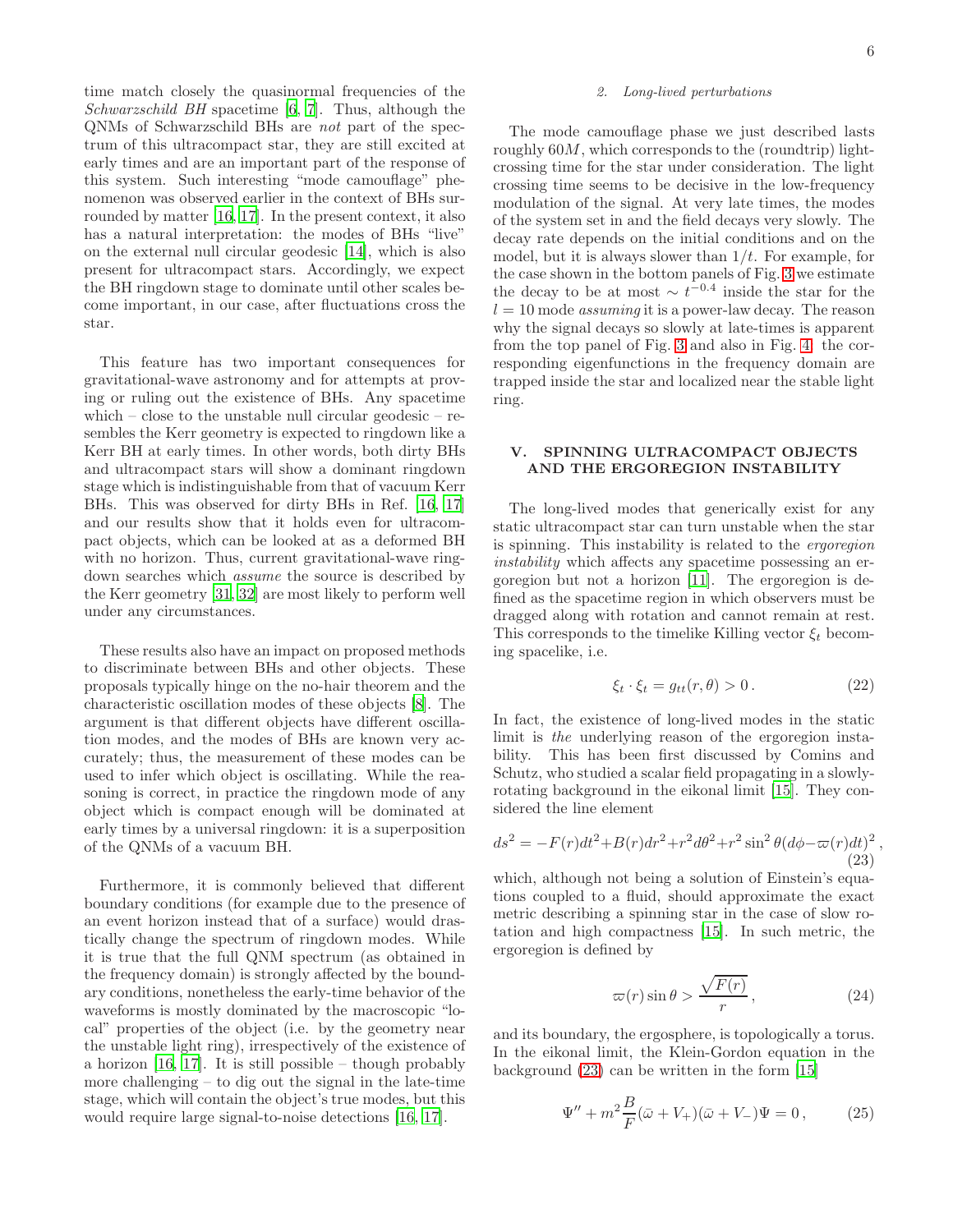

<span id="page-6-1"></span>FIG. 4. Scalar eigenfunctions of an ultracompact star with  $R = 2.3M$  for  $m = 0$  and  $l = 6, 10, 20$  (from left to the right). We find that the eigenfunctions have a typical width that scales as  $l^{-1}$  in the angular direction and a width in the radial direction that depends on the model used for the star, but typically ranges between  $l^{-0.4} - l^{-0.8}$ . Therefore, the "aspect ratio" of the perturbation  $\sim l^{0.6} - l^{0.2}$  grows in the large-l limit and the perturbation becomes more and more elongated along the radial direction.

where  $\bar{\omega} = \omega/m$  is a rescaled frequency, m is the azimuthal number associated to the axisymmetry of the background, and

$$
V_{\pm} = -\varpi \pm \frac{\sqrt{F}}{r},\qquad(26)
$$

are the effective potentials that describe the motion of (counter-rotating for the plus sign and co-rotating for the minus sign) null geodesics in the equatorial plane of the geometry [\(23\)](#page-5-0).

Now, the boundary of the ergoregion (if it exists) corresponds to two real roots of  $V_+ = 0$  and  $V_+ < 0$  inside the ergoregion. Because  $V_+ \rightarrow +\infty$  at the center and attains a positive finite value in the exterior, it is clear that the ergoregion must contain a point in which  $V_+$ displays a (negative) local minimum. This simple argument shows the important result that the presence of an ergoregion in a horizonless object implies the existence of stable counter-rotating photon orbits.

Furthermore, Eq. [\(25\)](#page-5-1) supports unstable modes whose instability time scale in the eikonal limit grows exponentially,  $\tau \equiv 1/\omega_I \sim 4\alpha e^{2\beta m}$ , where  $\alpha$  and  $\beta$  are two positive constants [\[15](#page-8-17)]. This instability can be understood from the fact that the corresponding modes are localized near the stable photon orbit, which is situated within the ergosphere, and are confined within the star. This confinement provides the arena for the instability to grow through the negative-energy states that are allowed within the ergoregion [\[11\]](#page-8-9). Likewise, this argument also explains why spinning BHs – that also possess a light ring and an ergoregion – are linearly stable, because the presence of the horizon forbids the existence of trapped modes.

Although the analysis of Ref. [\[15\]](#page-8-17) is approximate, such result has been subsequently extended to low values of  $(l, m)$  [\[33\]](#page-9-14) and to gravitational axial perturbations [\[34\]](#page-9-15). In both cases, the instability time scale has been found to be much shorter, ranging from seconds to minutes for low-m gravitational perturbations of uniform constant

stars [\[34\]](#page-9-15). The conclusion of these studies is that, if long-lived modes exist in the static case, they become unstable for sufficiently high rotation rates. The onset of the instability precisely corresponds to the appearance of an ergoregion in the interior of an ultracompact star [\[34\]](#page-9-15). The same picture applies to other ultracompact objects such as gravastars and boson stars, which become linearly unstable when they possess an ergoregion [\[4](#page-8-3)] with an instability time scale that depends strongly on the compactness [\[12](#page-8-10)]. The same instability affects also Kerrlike BH geometries spinning above the Kerr bound (socalled superspinars [\[5](#page-8-4)]) when the dissipation at the horizon is not enough to quench the negative-energy states trapped within the ergoregion [\[35\]](#page-9-16). Finally, the ergoregion instability of acoustic geometries was recently reported [\[36,](#page-9-17) [37\]](#page-9-18).

#### <span id="page-6-0"></span>VI. THE NONLINEAR REGIME

The argument for nonlinear instability given earlier is anchored on the large lifetimes of linear fluctuations. This argument carries over equally to other more familiar contexts, e.g. to conservative systems with normal modes. Generically however, normal-mode systems are an idealization and neglect any form of dissipation. The outstanding feature of ultracompact stars is that gravitational-wave dissipation is already included and is negligible.

We can foresee at least two possible outcomes for the nonlinear development of ultracompact stars; which one is actually chosen depends on the details of the object's composition:

I. Other dissipation mechanisms are relevant, in which case the star is stable. Loss of energy through gravitational-wave emission is suppressed for ultracompact stars, but this is not the only dissipation mechanism. For example, viscosity in neutron stars plays an important role on relatively short time scales, and may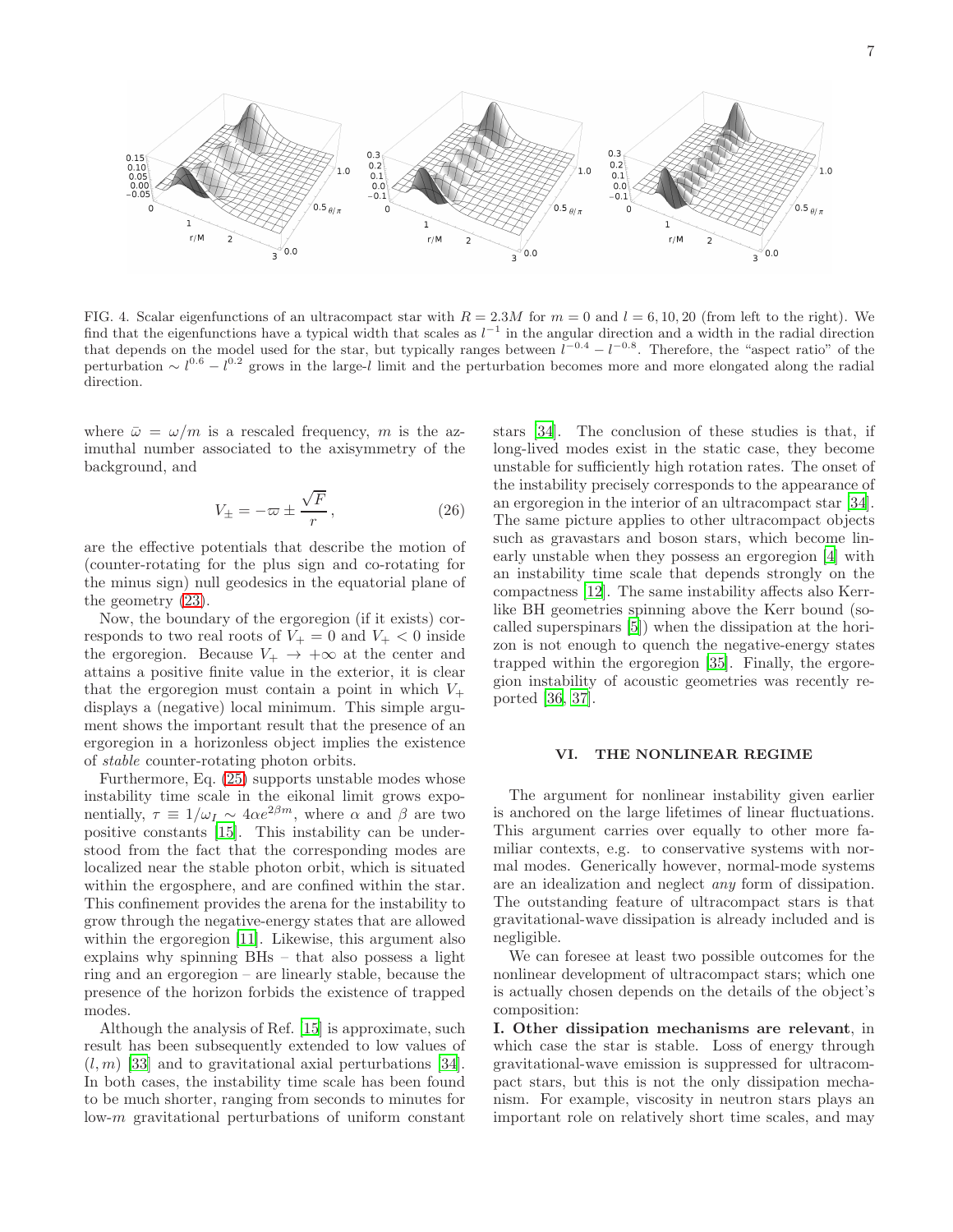quench possible nonlinear instabilities for very compact stars. Simple expressions for the dissipative time scales as functions of the angular number  $l$  and the parameters of a neutron star were derived in Ref. [\[38\]](#page-9-19):

$$
\tau_{\eta} = \frac{10}{(l-1)(2l+1)} \rho_{14}^{-5/4} T_5^2 \left(\frac{R}{4.5 \,\text{km}}\right)^2 \,\text{s},\quad (27)
$$

$$
\tau_{\kappa} = 10^{14} \tau_{\eta} \frac{(l-1)^2}{l^3} \rho_{14}^{19/12} T_5^{-2} \left(\frac{R}{4.5 \,\mathrm{km}}\right)^2 , \quad (28)
$$

$$
\tau_{\zeta} > 61\tau_{\eta} \frac{\eta}{\zeta},\tag{29}
$$

where  $\rho_{14} = \rho/(10^{14} \text{ g/cm}^3)$ ,  $T_5 = T/(10^5 K)$ , T is the neutron-star temperature,  $\tau_{\eta}$ ,  $\tau_{\kappa}$  and  $\tau_{\zeta}$  are the time scales for shear viscosity, thermal conductivity and bulk viscosity, respectively, whereas  $\eta$ ,  $\zeta$  and  $\kappa$  are dissipation coefficients.

These are order-of-magnitude estimates, valid in principle only for neutron stars. Any hypothetical ultracompact star will however also be affected by dissipation of this nature, whose time scale becomes shorter at shorter scales, i.e., larger l. Note, however, that some modes are only weakly coupled with the fluid perturbations (e.g. gravitational axial modes and w-modes in general [\[30\]](#page-9-11)) so that only a small fraction of the energy contained in such modes can be dissipated through viscosity. Furthermore, the interior of exotic ultracompact stars could be made of a superfluid as in self-gravitating Bose-Einstein condensates [\[1](#page-8-0)] and also in this case viscosity is expected to be negligible.

II. Nonlinear effects become relevant. Let us now assume that there is no dissipation mechanism strong enough to damp linear perturbations on realistic time scales. Recent studies of gravitational collapse of small scalar-field wavepackets in anti-de Sitter geometries (which are another example of conservative systems with normal modes at linear level), suggest that broad classes of initial data always collapse to form BHs, through a "weakly turbulent" mechanism [\[39\]](#page-9-20). The process, still not well understood, involves blueshift of initial perturbations which eventually collapse to a small BH. If active for ultracompact stars, it most likely involves a growth of curvature close to the stable null geodesic and consequent collapse to small BHs. The number of such small BHs would be tied to the angular number of the mode in question and would scale as l. For large enough initial fluctuation, the BHs that would form can be large enough to swallow the star in less than a Hubble time.

Do nonlinear effects always conspire to produce catastrophic results? The answer is no. Recent studies show that there exist initial data which are nonlinearly stable against such weakly turbulent mechanism [\[40](#page-9-21)[–42\]](#page-9-22). How generic such initial conditions are is unclear at the present time. Nevertheless, a plethora of other nonlinear effects might play a role and one in particular is likely to be dominant: fragmentation via a "Dyson-Chandrasekhar-Fermi" (DCF) mechanism, which is akin to the Rayleigh-Plateau fragmentation of fluid cylinders [\[43](#page-9-23)[–46](#page-9-24)]. To show



<span id="page-7-0"></span>FIG. 5. Pictorial description of the nonlinear evolution of a perturbed ultracompact object. The figure represents the equatorial density profile of the object. The solid circumference represents the unperturbed surface, whereas the dashed line represents the stable light ring at its interior. Solid circles represent condensation of nonlinear-growth structures which are the bi-product of the DCF instability. The core is left unperturbed and is now a less compact – and therefore stable – configuration. Likewise, the the solid circles are also stable and subsequent time evolution presumably leads to a fall-back on the core. Gravitational radiation, generated during this and subsequent repetitions of this process will lead to loss of mass and possibly a reduction of the star's compactness.

this point we observe that, at linear level, the eigenfunctions have a width  $\sim l^{-1}$  in the angular direction  $\theta$  and a width  $\sim l^{-\chi}$  in the radial direction, where  $\chi < 1$  depends on the star model (cf. Figs. [3](#page-4-1) and [4](#page-6-1) for a representative example of a constant-density star). Therefore the perturbations are asymmetric, elongated along the radial direction and their elongation grows with l.

Let us now assume for simplicity that we are dealing with axisymmetric modes. Axisymmetric distributions of matter such as these elongated, long-lived modes are unstable against the same DCF mechanism that affects thin cylinders or rings of matter [\[43](#page-9-23)[–46\]](#page-9-24). The minimum growth time scale of this instability scales as  $\tau_{\text{DCF}} \sim \delta \rho^{-1/2}$ , where  $\delta \rho$  is the density fluctuation. The requirement that nonlinearities take over is that  $\tau_{\text{DCF}}$ be much smaller than the lifetime of linear fluctuations. Because the latter grows exponentially with  $l$  for an ultracompact object, it is easy to show that fragmentation becomes important already at moderately small values of l even for  $\delta \rho / \rho \sim 10^{-16}$  or smaller. In other words, we are arguing that even though "weak turbulence" may be negligible, fragmentation instabilities are not.

The fragmentation of the linear eigenfunction leads to a configuration which can look like that depicted in Fig. [5](#page-7-0) (see also nonlinear results for fragmentation of black strings [\[47](#page-9-25)]): it consists on a spherically symmetric core surrounded by droplets of the star fluid, whose sizes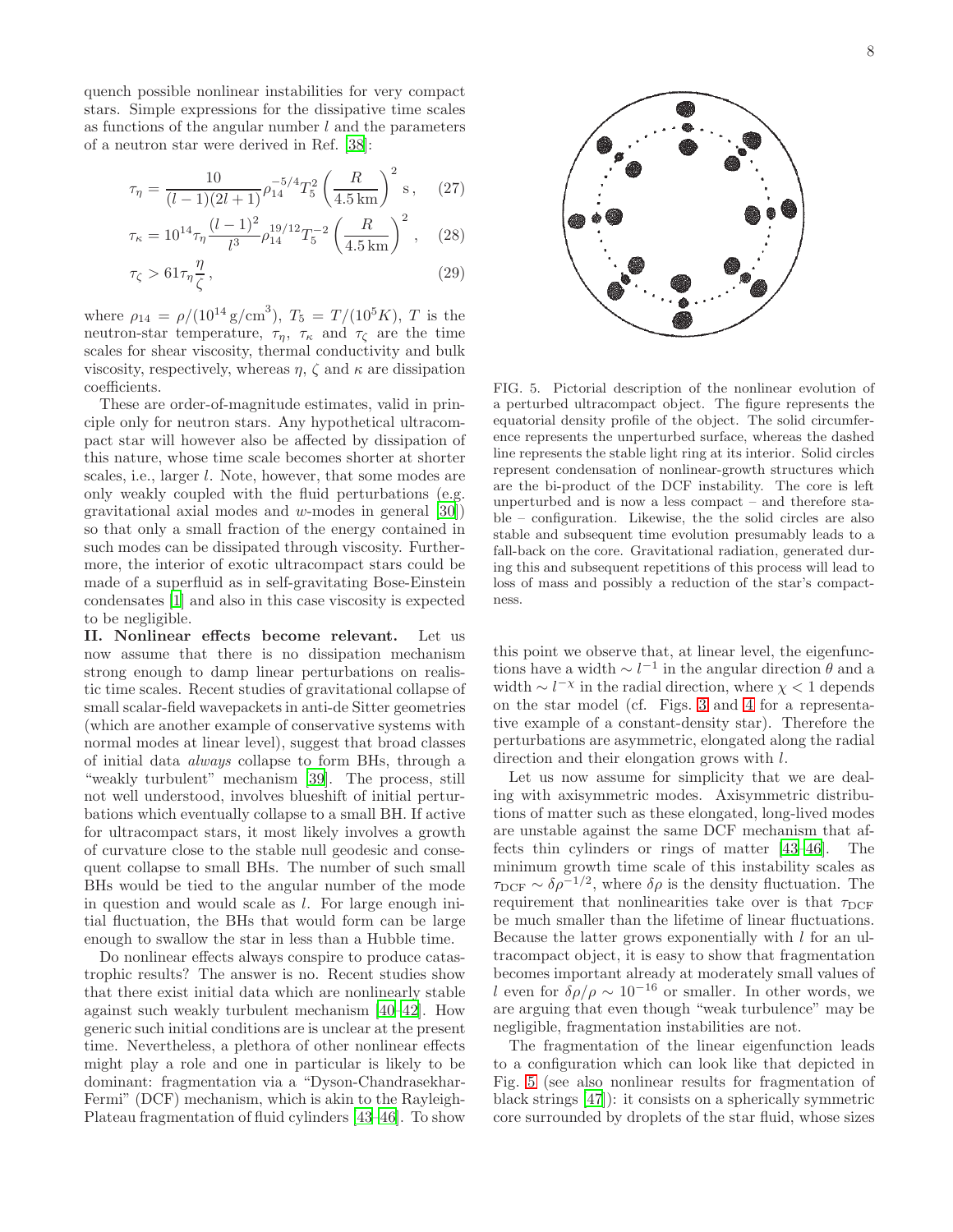are much smaller than that of the original star. It is easy to see that these smaller droplets, although of the same material as the original star, are much less compact because they are much smaller and are therefore expected to be themselves stable. Likewise, the core of the star is also less compact and stable. On longer time scales, these droplets re-arrange and fall into the core, and the process continues. The dynamical picture looks like that of a "boiling" fluid, and radiates a non-negligible amount of radiation. If this scenario is correct, a sizable fraction of the object's initial mass can be dispersed to infinity, possibly reducing the compactness of the final object to values which no longer allow for the existence of light rings.

### VII. CONCLUSIONS

Strong and growing evidence suggests that supermassive compact objects in our Universe are BHs. Nevertheless, incontrovertible proofs are hard to come by and would likely require detection of Hawking radiation from the event horizon, the latter being negligible for astrophysical objects. As such, fundamental mechanisms that forbid the existence of ultracompact stars are mostly welcome and would automatically imply that (the much more easily achievable) observations of a light ring are detections of BHs in fact. There are at least two known mechanisms that might do just that. One such mechanism is the possible nonlinear instability of any ultracompact star, which have one unstable light ring in its exterior (and another stable light ring in its interior). We have provided additional evidence that such objects have long-lived fluctuations which may fragment the star and make it less compact on long time scales. Alternatively, weak turbulence might lead to collapse of the star into a BH. Whether or not the instability is actually relevant depends on possible additional dissipation mechanisms.

When rotation is added, long-lived fluctuations become

unstable already at the linear level. This is also known as ergoregion instability, and has been used to exclude highly spinning, compact objects [\[4](#page-8-3), [5,](#page-8-4) [35\]](#page-9-16). Taken together, these results suggest that the observation of the light ring alone – a challenging task which is nevertheless within the reach of next facilities such as, for instance, the Event Horizon Telescope [\[48\]](#page-9-26) – is evidence enough for the existence of BHs, a truly remarkable consequence.

Clearly, future work should consider the difficult but fundamental problem of following long-lived fluctuations through the nonlinear regime, to understand the role of dissipation, the time scale associated with possible nonlinear instabilities, and the issue of the final state.

### ACKNOWLEDGMENTS

VC and PP acknowledge the kind hospitality of the Yukawa Institute for Theoretical Physics, where part of this work has been done during the workshop "Holographic vistas on Gravity and Strings", YITP-T-14- 1. The authors acknowledge financial support provided under the European Union's FP7 ERC Starting Grant "The dynamics of black holes: testing the limits of Einstein's theory" grant agreement no. DyBHo– 256667. The authors would like also to thank Conselho Nacional de Desenvolvimento Científico e Tecnológico (CNPq) and Coordenação de Aperfeiçoamento de Pessoal de Nível Superior (CAPES), from Brazil, for partial financial support. This research was supported in part by Perimeter Institute for Theoretical Physics. Research at Perimeter Institute is supported by the Government of Canada through Industry Canada and by the Province of Ontario through the Ministry of Economic Development & Innovation. This work was supported by the NRHEP 295189 FP7-PEOPLE-2011-IRSES Grant and by FCT-Portugal through projects IF/00293/2013 and CERN/FP/123593/2011. Computations were performed on the "Baltasar Sete-Sois" cluster at IST.

- <span id="page-8-0"></span>[1] S. L. Liebling and C. Palenzuela, Living Rev.Rel. 15, 6 (2012), [1202.5809].
- <span id="page-8-1"></span>[2] C. F. Macedo, P. Pani, V. Cardoso and L. C. Crispino, Astrophys.J. 774, 48 (2013), [1302.2646].
- <span id="page-8-2"></span>[3] P. O. Mazur and E. Mottola, gr-qc/0109035.
- <span id="page-8-3"></span>[4] V. Cardoso, P. Pani, M. Cadoni and M. Cavaglia, Phys.Rev. D77, 124044 (2008), [0709.0532].
- <span id="page-8-4"></span>[5] V. Cardoso, P. Pani, M. Cadoni and M. Cavaglia, Class.Quant.Grav. 25, 195010 (2008), [0808.1615].
- <span id="page-8-5"></span>[6] E. Berti, V. Cardoso and C. M. Will, Phys.Rev. D73, 064030 (2006), [gr-qc/0512160].
- <span id="page-8-15"></span>[7] E. Berti, V. Cardoso and A. O. Starinets, Class.Quant.Grav. 26, 163001 (2009), [0905.2975].
- <span id="page-8-6"></span>[8] E. Berti and V. Cardoso, Int.J.Mod.Phys. D15, 2209  $(2006)$ , [gr-qc/0605101].
- <span id="page-8-7"></span>[9] M. Kesden, J. Gair and M. Kamionkowski, Phys.Rev.

D71, 044015 (2005), [astro-ph/0411478].

- <span id="page-8-8"></span>[10] P. Pani, E. Berti, V. Cardoso, Y. Chen and R. Norte, Phys.Rev. D80, 124047 (2009), [0909.0287].
- <span id="page-8-9"></span>[11] J. L. Friedman, Communications in Mathematical Physics 63, 243 (1978).
- <span id="page-8-10"></span>[12] C. B. Chirenti and L. Rezzolla, Phys.Rev. D78, 084011 (2008), [0808.4080].
- <span id="page-8-11"></span>[13] J. Keir, 1404.7036.
- <span id="page-8-12"></span>[14] V. Cardoso, A. S. Miranda, E. Berti, H. Witek and V. T. Zanchin, Phys.Rev. D79, 064016 (2009), [0812.1806].
- <span id="page-8-17"></span>[15] N. Comins and B. F. Schutz, Royal Society of London Proceedings Series A 364, 211 (1978).
- <span id="page-8-16"></span>[16] E. Barausse, V. Cardoso and P. Pani, Phys. Rev. D 89, 104059 (2014), [1404.7149].
- <span id="page-8-13"></span>[17] E. Barausse, V. Cardoso and P. Pani, 1404.7140.
- <span id="page-8-14"></span>[18] H. Okawa, H. Witek and V. Cardoso, Phys.Rev. D89,